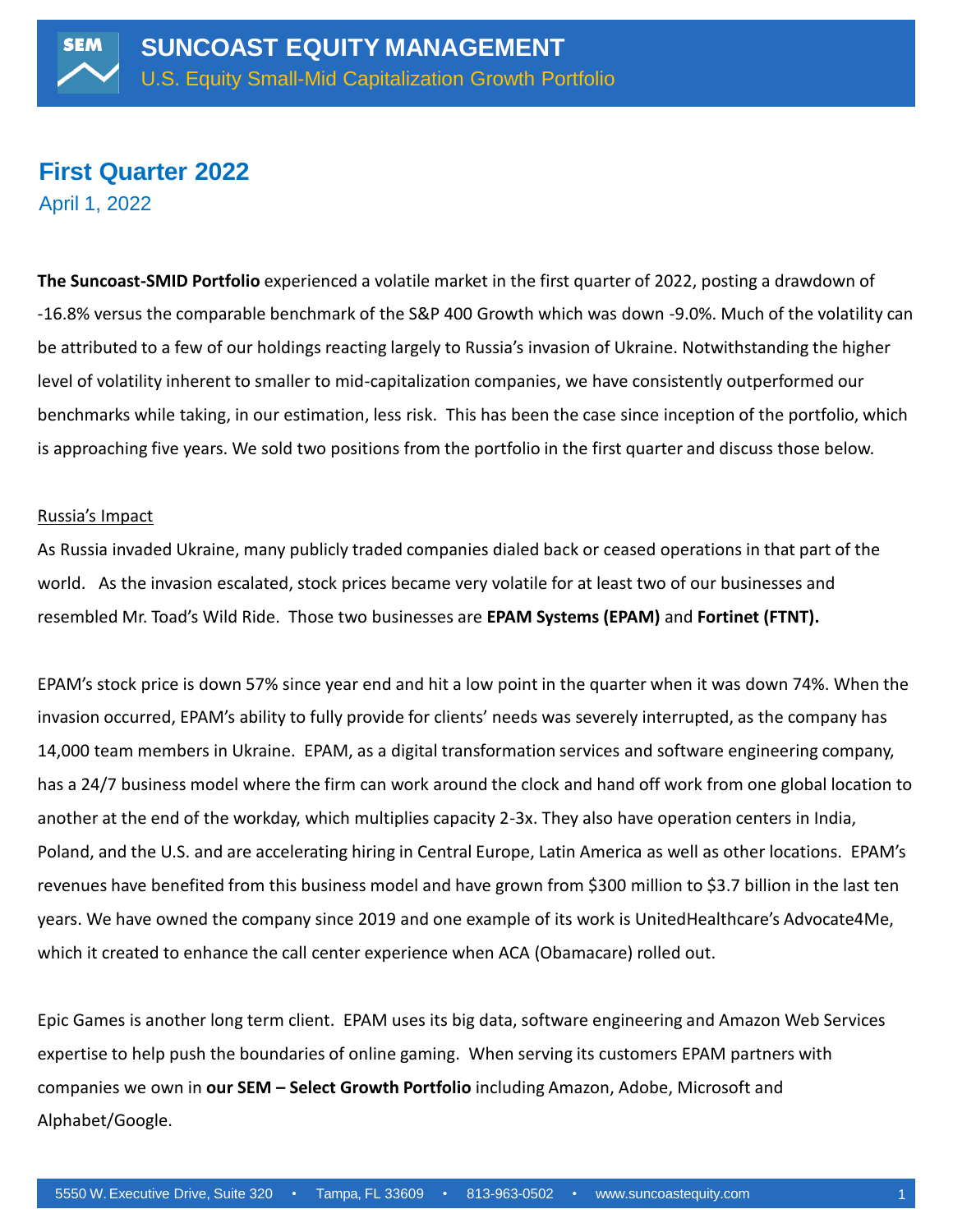Although operations will be impacted, we don't know to what degree, yet. EPAM's management has committed \$100 million to support its employees and their families in Ukraine and has the capacity to do since it has cash net of debt of \$1.4 billion.

FTNT stock fell as much as 25% in the quarter but has since recovered most of that decline. FTNT announced in early March that it has suspended all operations in Russa and further explained that they are "working with customers and governments worldwide to help defend against Russian cyber-attacks." We highlighted FTNT's strengths in our January letter and welcome you to revisit those highlights.

We will continue to hold our position in both EPAM and FTNT and to evaluate new business data points and developments in the region as they unfold. Above all, we hope for the safety of the personnel these companies have in the Ukraine, as well as peace and safety for all the good people of the region.

## SEM SMID risk reward volatility profile

One of the tenets of investing is that small and mid-size capitalization companies tend to be more volatile than large cap companies, especially in difficult markets. The first quarter was no exception. While several companies in the SEM-SMID portfolio saw substantial moves in their stock price, such as EPAM noted above, our portfolio has historically been less volatile than the market and its peers.

The chart below illustrates the risk and return profile of our **SEM-Small-Mid Cap Portfolio**, showing that based on standard deviation the portfolio has taken less risk than the S&P 400 Growth index since inception (4  $\frac{1}{2}$  years). At the same time, we have outperformed the index, which puts us in the best category for achieving more return with less risk. In fact, we rank in the Top 5% for the lowest standard deviation (lower risk) compared to a group of our peers according to eVestment, a database for institutional money managers. We attribute this to our **SEM-Disciplined Investment System (SEM-DIS),** which keeps us focused on those businesses with large amounts of free cash flow, consistently above average returns on capital and little to no debt. Those characteristics combined with intrinsic value growth should help us continue to navigate difficult markets.

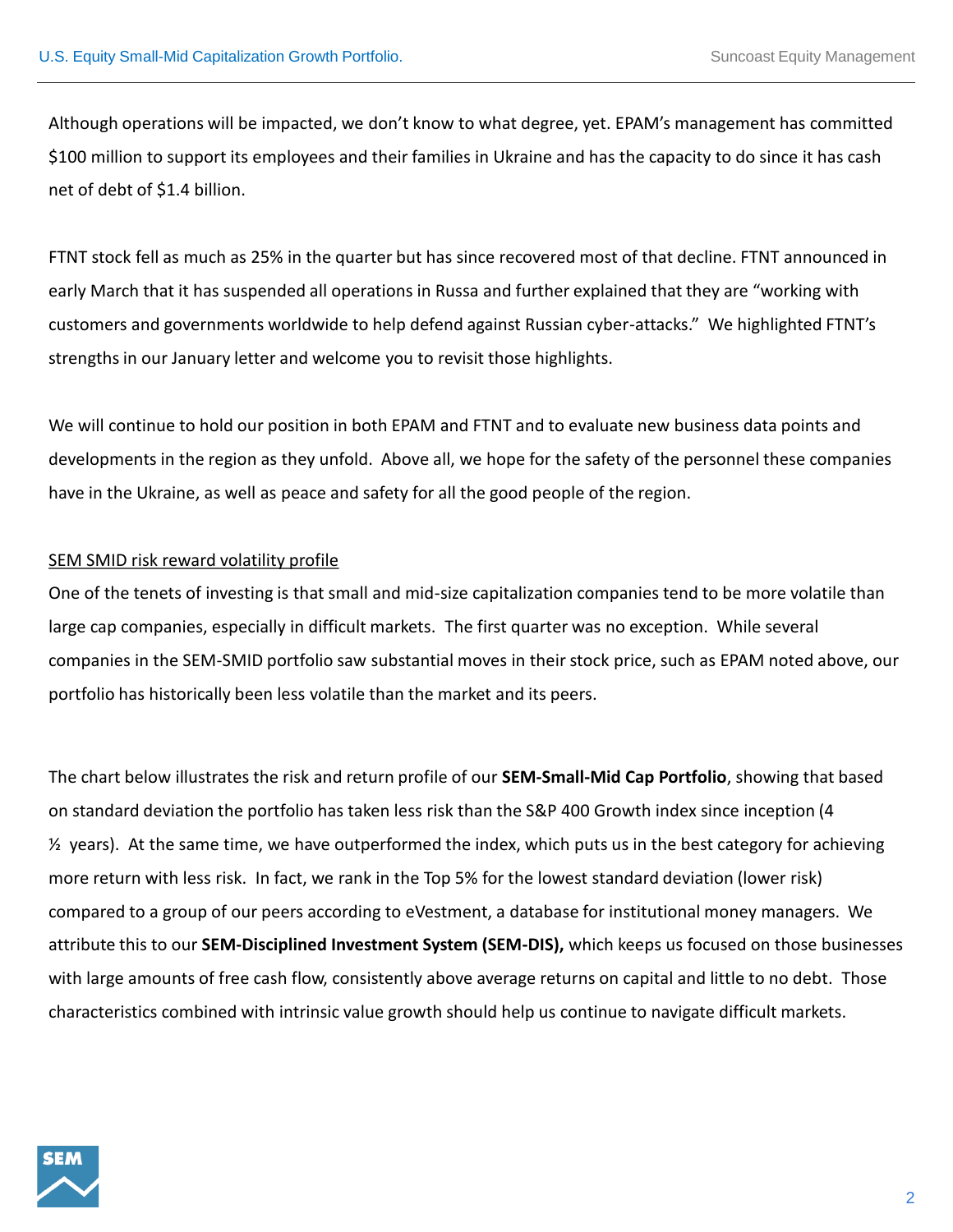#### **Suncoast Equity Management | Total Risk / Reward – Gross/Net of Fees**

June 30, 2017 to December 31, 2021



|                                             | <b>ROR</b> | Std<br>Dev | Alpha | Beta | R <sub>2</sub> | Up<br>Cap<br>Ratio | Down<br>Cap<br>Ratio |
|---------------------------------------------|------------|------------|-------|------|----------------|--------------------|----------------------|
| ▲ Suncoast Equity SMID Growth (Gross) 22.11 |            | 21.98      | 8.88  | 0.87 | 0.86           | 117.55             | 78.08                |
| Suncoast Equity SMID Growth (Net)           | 21.17      | 21.98      | 8.03  | 0.87 | 0.86           | 114.58             | 79.42                |
| Standard & Poor's S&P 400 Growth            | 14.32      | 23.32      | 0.00  | 1.00 | 1.00           | 100.00             | 100.00               |

Source: eVestment Analytics

#### Portfolio Activity

We sold two positions this quarter, **Booz Allen Hamilton (BAH)** and **CoStar Group (CSGP).** BAH was purchased in June 2020 and is a leading provider in consulting, analysis and engineering services for public and private sector organizations as well as nonprofits. With the unexpected duration of COVID it has lost momentum due to cuts in government spending, which has affected demand for its solutions. The defense sector is roughly 50% of the business and largely comprised of cost reimbursable (CR) work. There are a few factors at play here.

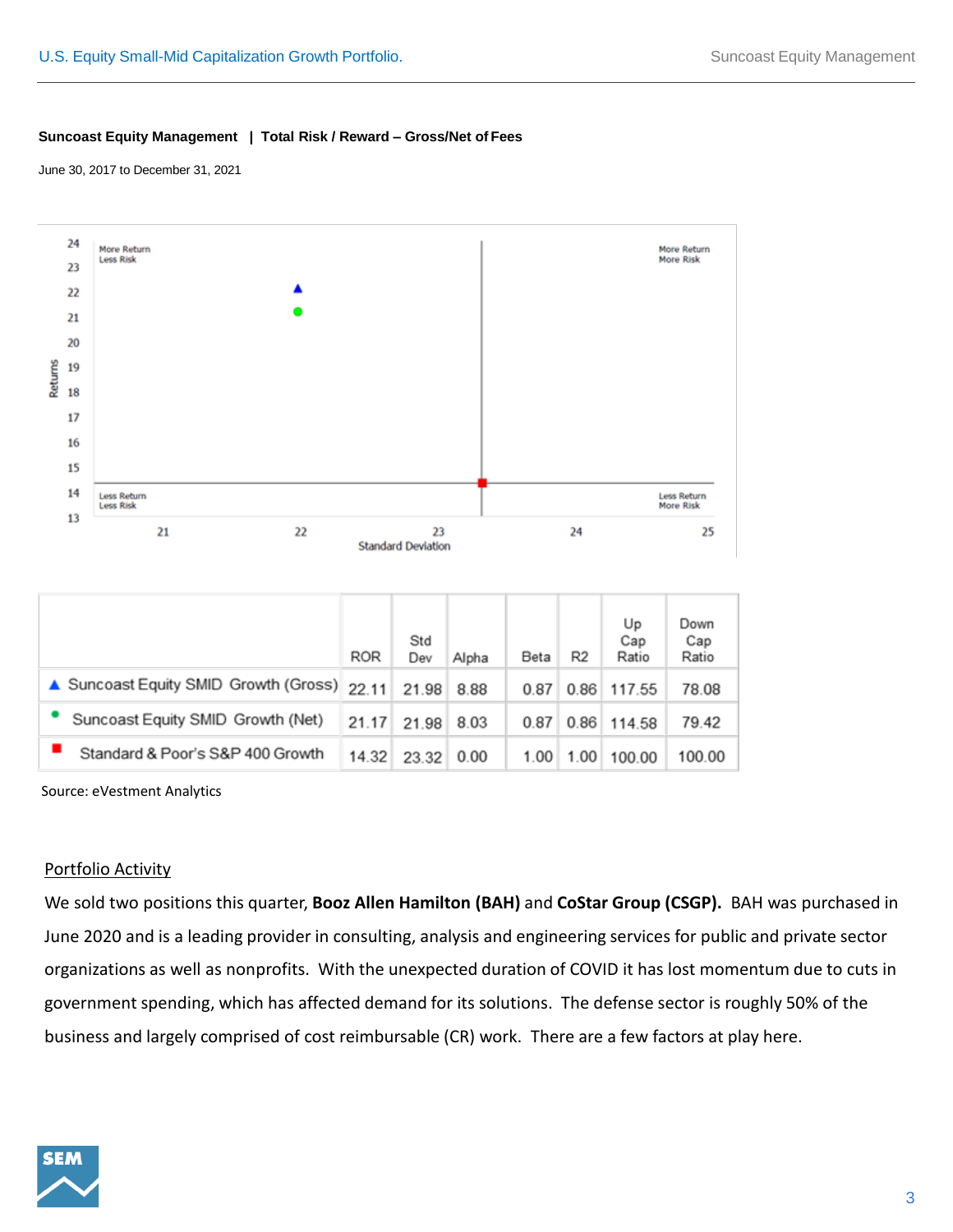CR contracts have been a headwind for the business driven by funding issues, a slowdown in getting funding for contracts, COVID PTO (paid time off) and a high number of more recent omicron cases have led to deteriorating momentum and lackluster earnings growth, so we sold it. As always, we look for high levels of free cash flow, high return on capital, low debt and increasing margins. We will monitor it for positive data points, including defense spending trends, going forward.

Moving on, in August 2019 we purchased CSGP based on their strength as a leading provider of commercial real estate data and marketplace listing platforms. On their 4th quarter earnings call we learned they would be ramping up investments in the residential segment in 2022, as they prepare to compete with companies like Redfin and Zillow, that already have established platforms with high traffic. This investment will not only pressure near term margins but margins for many years to come. CSGP also forecast negative earnings growth for 2022 and our discipline requires that we own growing businesses. With these two headwinds affecting margins and earnings we saw fit to exit the position.

### Outlook

Business results for the companies in our **Suncoast-SMID Portfolio** continue to do well even though their stock prices had a rough quarter. We will closely monitor inflation's impact and the effect of global events on our companies. Please contact us with any questions and thanks for your continued support.

Sincerely,

**Don Cheeroke**

Donald R. Jowdy **Cheeroke Townsend** CIO Co-Portfolio Manager, Analyst

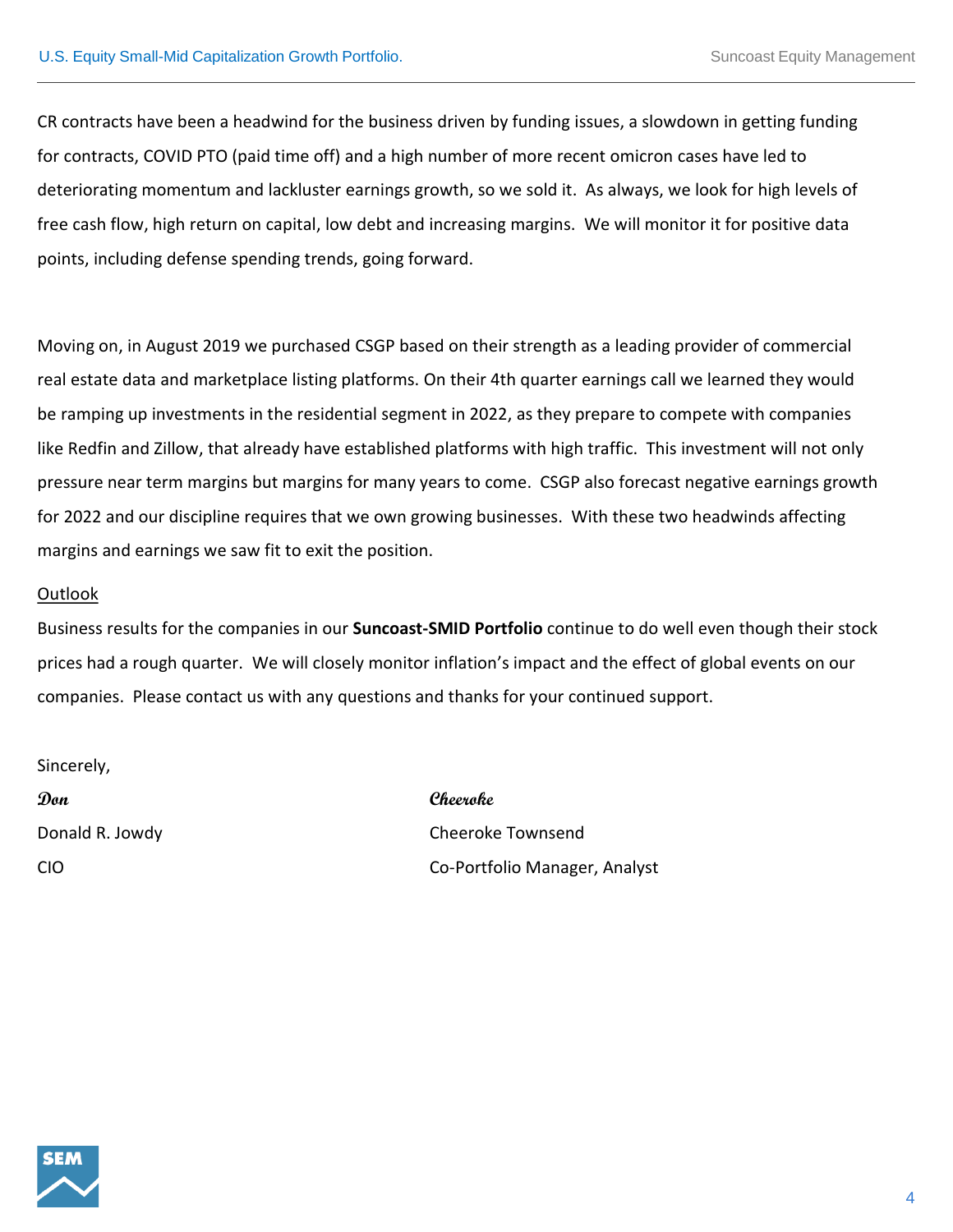# *Suncoast Equity Management, LLC*

Performance results versus the Standard & Poor's 400 Growth Index

| <b>Time Period</b>               | <b>SEM</b><br>$%$ Return* | <b>S&amp;P 400</b><br>% Return | <b>SEM - Growth</b><br>of \$1,000,000 | S&P 400 -Growth<br>of \$1,000,000 |  |
|----------------------------------|---------------------------|--------------------------------|---------------------------------------|-----------------------------------|--|
| First Quarter (2022)             | $-16.8\%$                 | $-9.0\%$                       | \$832,000                             | \$909,600                         |  |
| One-Year                         | $+6.5\%$                  | $-0.4%$                        | \$1,065,000                           | \$996,200                         |  |
| Three-Year                       | $+16.8%$                  | $+13.4%$                       | \$1,593,200                           | \$1,458,700                       |  |
| Inception $(4\frac{3}{4}$ years) | $+15.4\%$                 | $+11.3%$                       | \$1,975,100                           | \$1,661,200                       |  |

\* Composite results of all SEM Small-Mid Capitalization Growth managed accounts, net of all fees.

Note: Performance for the three and since inception year periods represen<sup>t</sup> the annual average rates of return.